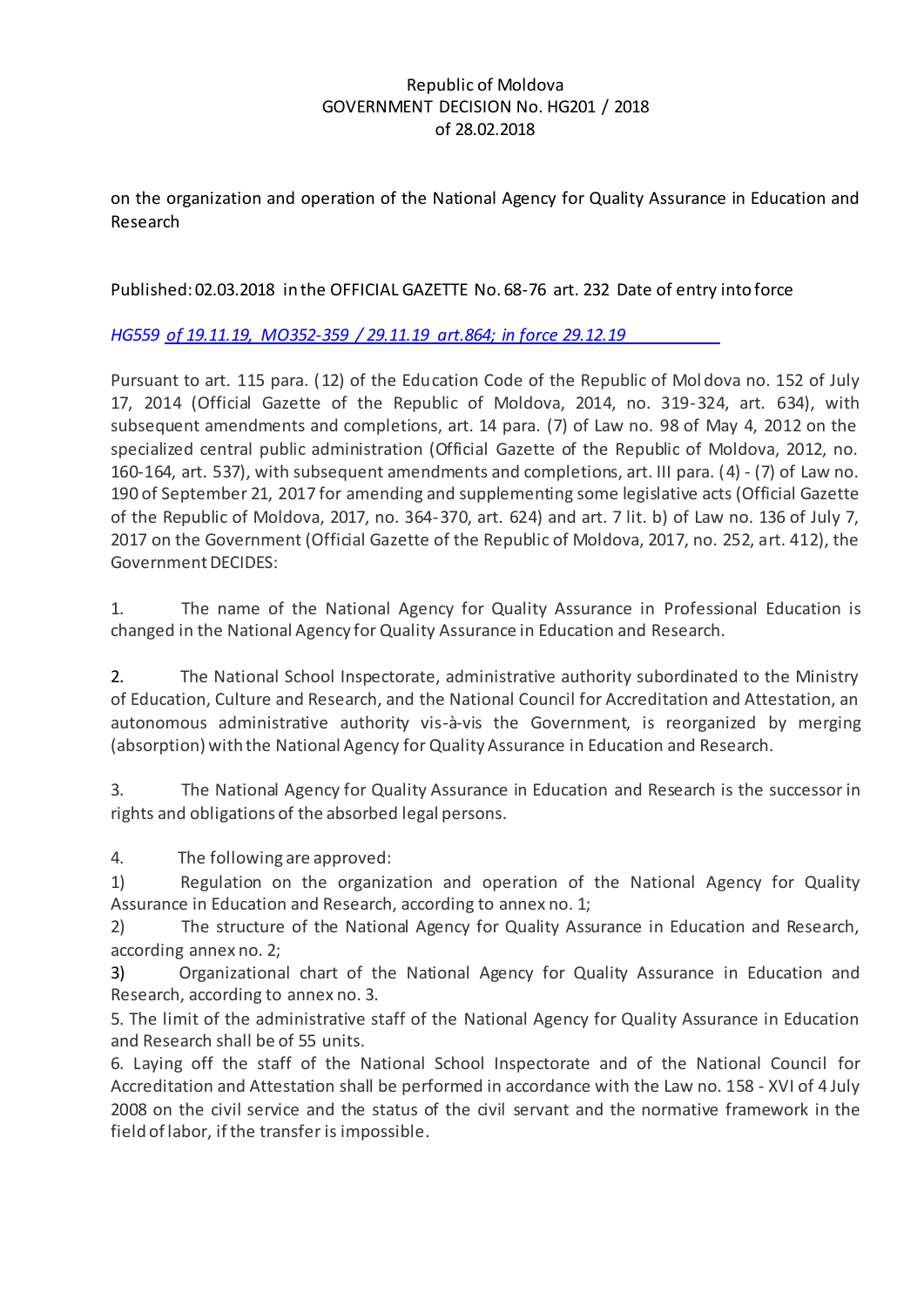7. The full transfer of the property from the absorbed legal persons to the absorbing legal person shall be carried out within 2 months, in accordance with the provisions of the Regulation on the ways of transmitting public property, approved by Government Decision no. 901 of December 31, 2015.

8. The Ministry of Education, Culture and Research, together with the National Agency for Quality Assurance in Education and Research, within 3 months from the date of entry into force of this decision shall:

1) submit to the Government for approval the draft normative acts, which are necessary for the implementation of this decision and ensuring the operation of the National Agency for Quality Assurance in Education and Research;

2) approve the departmental acts necessary for the implementation of this decision and ensuring the operation of the National Agency for Quality Assurance in Education and Research.

9. The President and acting members of the Governing Board of the National Agency for Quality Assurance in Professional Education shall hold their positions until the Government appoints the new President of the Governing Board of the National Agency for Quality Assurance in Education and Research and change the composition of the Governing Board.

10. The Public Services Agency, at the request of the right holder, shall make the necessary changes in cadastral and incorporation documents.

11. In the annex no. 8 to the Government Decision no. 743 of June 11, 2002 "Regarding the salary of the employees from the units with financial autonomy" (Official Gazette of the Republic of Moldova, 2002, no. 79-81, art. 841), with the subsequent modifications and completions, position 8 is excluded.

12. The National Agency for Quality Assurance in Education and Research shall examine as a matter of priority the files regarding the qualification with the right to conduct Ph.D. theses, the provision of scientific and scientific-didactic titles submitted to the National Council for Accreditation and Attestation until February 20, 2018, according to the norms in force at the date of their submission.

13. Some decisions of the Government are abrogated, according to annex no. 4.

PRIME MINISTER PAVEL PHILIP

countersign:

Minister of Education, Culture and research Monica BABUC Minister of Finance Octavian ARMASU

No. 201. Chisinau, February 28, 2018.

Annex no. 1 to the Government Decision no. 201 of February 28, 2018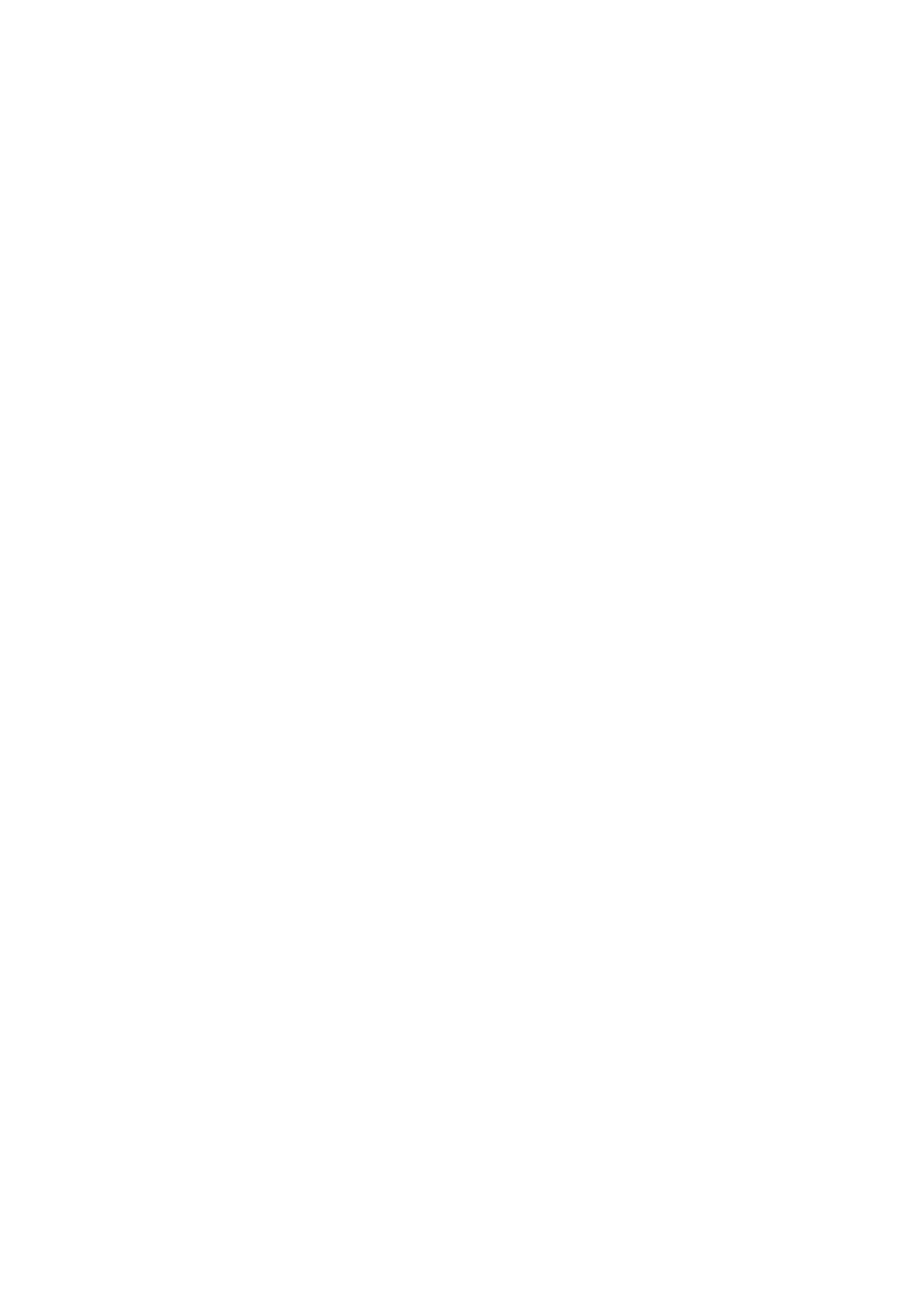#### **REGULATION on the organization and operation of the National Agency for Quality Assurance in Education and Research**

### **I. GENERAL PROVISIONS**

1. The Regulation on the organization and operation of the National Agency for Quality Assurance in Education and Research (hereinafter - *Regulation)* establishes the legal status, mission, functions, attributions and rights of the National Agency for Quality Assurance in Education and Research (hereinafter - *Agency),* as well as the organization of its activity.

2. The Agency is an administrative authority subordinated to the Ministry of Education, Culture and Research, financed from the state budget, including from collected revenues.

3. The Agency is a legal entity under public law, based in Chisinau, and has a stamp with the State Coat of Arms of the Republic of Moldova, treasury accounts, as well as other attributes specific to public authorities, established in normative acts.

4. The Agency operates in accordance with the Constitution of the Republic of Moldova, the Education Code of the Republic of Moldova, the Code on Science and Innovation of the Republic of Moldova, the laws of the Republic of Moldova, decrees of the President of the Republic of Moldova, decisions of the Parliament, ordinances, dispositions and decisions of the Government, other normative acts, international treaties to which the Republic of Moldova is a party and with the present Regulation.

5. In its fields of activity, the Agency collaborates with central and local public authorities, as well as with international bodies.

# **II. MISSION, BASIC FUNCTIONS, DUTIES AND THE AGENCY'S RIGHTS**

6. The Agency's mission is to implement state policies and contribute to the development oriented towards the best international standards in the assigned areas of competence.

7. The Agency performs the functions established by the Education Code of the Republic of Moldova, the Code on Science and Innovation and by this Regulation in the following areas:

1) general education, vocational education and training, higher education and continuous professional training;

2) research and innovation.

8. In order to carry out its mission, the Agency shall have the following functions:

1) quality evaluation in general education, vocational education and training, higher education;

2) external evaluation of continuous professional training programs;

3) external evaluation of organizations in the fields of research and innovation;

4) evaluation of the scientific and scientific-teaching staff;

5) control of quality in general education, vocational education and training, and continuous training, compliance with the accreditation and authorization requirements of the entities offering educational programs and services.

9. Duties of the Agency:

1) quality assurance in general education: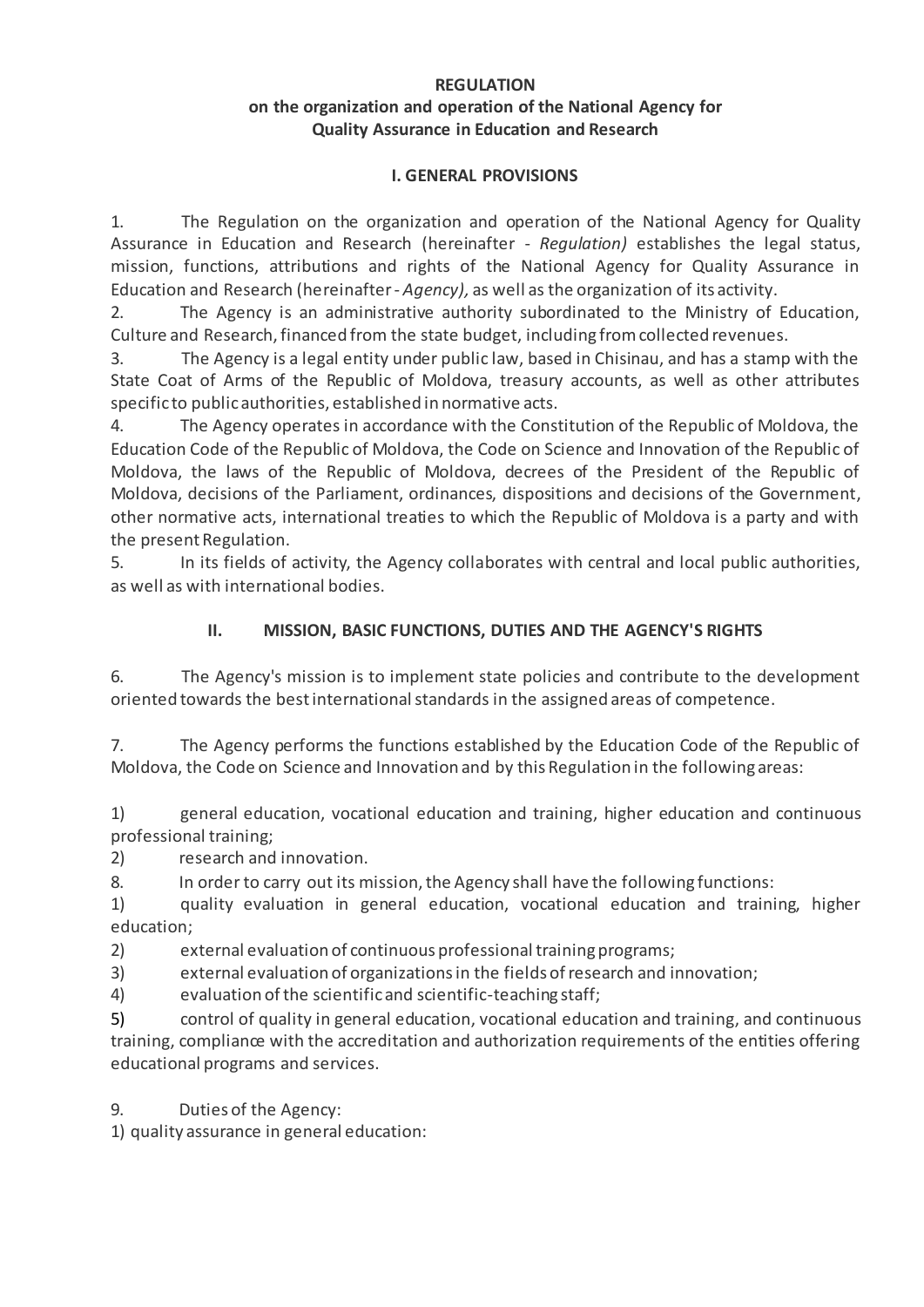a) Development and submitting for approval to the Ministry of Education, Culture and Research of the methodologies, necessary to achieve the function of quality assurance in general education;

b) evaluation of general education institutions;

- c) curriculum evaluation;
- d) evaluation of teaching, auxiliary and management staff in general education;
- e) accreditation of general education institutions;

f) carrying out other tasks, deriving from the provisions of the normative framework in the field of activity of the Agency;

2) quality assurance in vocational education and training:

a) development of national reference standards and accreditation standards and their presentation to the Ministry of Education, Culture and Research to be promoted for approval by the Government;

b) development of the methodology for curriculum evaluation, of the educational process and school results in vocational education and training and its presentation to the Ministry of Education, Culture and Research to be submitted for approval by the Government;

c) development of the quality evaluation methodology in VET;

d) evaluation of programs and institutions in VET;

e) evaluation of teaching, auxiliary and management staff in VET;

f) establishing, in collaboration with the Ministry of Education, Culture and Research and with the central line authorities, the criteria for conducting qualification exams, certification of the competencies acquired in the context of non-formal and informal education and / or the defense of the thesis or the diploma project in vocational education and training;

g) carrying out other tasks, deriving from the provisions of the normative framework in the field of activity of the Agency;

3) quality assurance in higher education:

a) development of the methodology and external evaluation criteria for the provisional authorization or accreditation of study programs and higher education institutions and their presentation to the Ministry of Education, Culture and Research in order to be promoted for approval by the Government;

b) development of the methodology for approving the right to conduct Ph.D. and its submission to the Ministry of Education, Culture and Research to be promoted for approval by the Government;

c) approval of the methodology provided in art. 83 para. (3) of the Education Code of the RepublicMoldova;

d) approval of the procedure regarding the provisional authorization and accreditation of joint programs in higher education;

e) external quality evaluation in higher education;

f) evaluation of higher education institutions and study programs for provisional authorization or accreditation;

g) external evaluation of doctoral programs and schools;

h) approval or rejection of the application to become a Ph.D. supervisor as a result of evaluation of the files submitted by the interested candidates;

i) carrying out other tasks, deriving from the provisions of the normative framework in the field of activity of the Agency;

4) evaluation of continuous professional training programs:

a) development of the methodologies, which are necessary for the implementation of the evaluation function of the continuous professional training programs and their presentation to be promoted for approval to the Ministry of Education, Culture and Research;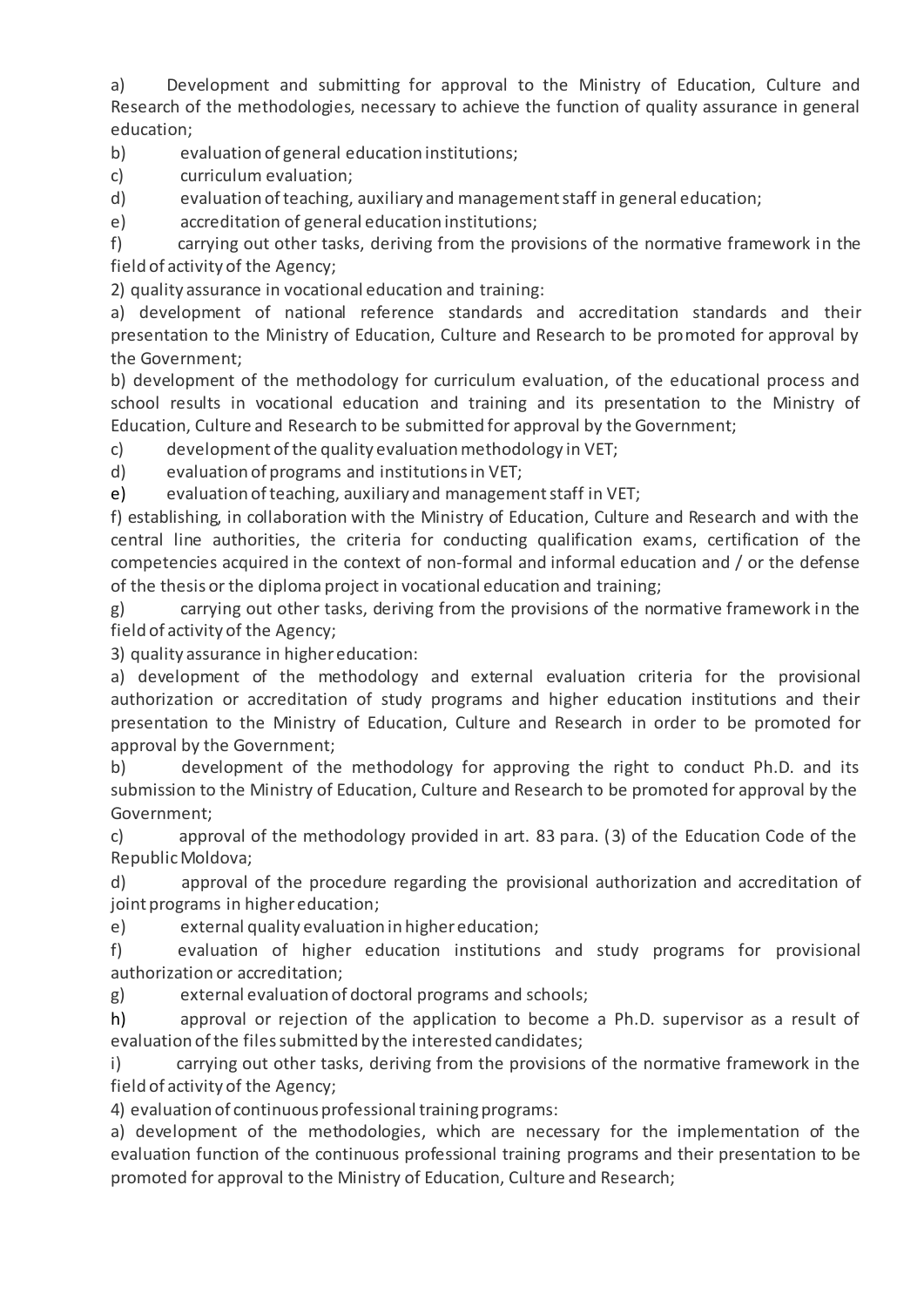b) carrying out other tasks, deriving from the provisions of the normative framework;

5) evaluation of organizations in the field of research and innovation:

a) development of the methodology for complex evaluation of the capacities of the organizations in the fields of research and innovation and of their scientific and scientific-teaching staff and its presentation to the Ministry of Education, Culture and Research to be promoted for approval by the Government;

b) complex assessment of the organizations' capacities in the fields of research and innovation to act in order to fulfill the undertaken missions;

c) ensuring the record of organizations in the fields of research and innovation;

d) carrying out tasks deriving from the provisions of the normative framework in the activity field of the Agency;

6) evaluation of the scientific and scientific-teaching staff:

a) development of methodologies for confirming scientific titles (doctor, doctor habilitate) and scientific-teaching titles (associate professor, university professor) and their presentation to the Ministry of Education, Culture and Research to be promoted for approval by the Government;

b) expertise on the objectivity of the decisions issued by the commissions for defending the doctoral theses and of doctor habilitate;

c) confirmation of the scientific and scientific-teaching titles or reasoned rejection of this decision of the institution's senate, which is organizing institution;

d) withdrawal of confirmation of the doctor or doctor habilitate title and initiation of withdrawal procedures of the title by the issuing institution;

e) recognition and equivalence of the documents on scientific titles of the Moldovan citizens, as well as of foreign citizens, issued in other states;

f) ensuring the record of persons with scientific and scientific-reaching titles;

g) carrying out tasks, resulting from the provisions of the normative framework in the field of activity of the Agency.

10. The Agency shall have the following rights:

1) to submit to the Ministry of Education, Culture and Research proposals on the improvement of the regulatory framework in the areas of competence;

2) to approve normative acts, within the limits of its competences, established by the normative framework;

3) as established by the normative framework, to request and receive free of charge, from the central and local public authorities, information relating to its areas of competence, which are necessary for the exercise of its powers;

4) to set up councils, commissions, expert groups and other advisory platforms for carrying out tasks in its fields of competence;

5) to initiate and participate in national and international projects in its fields of competence;

6) to be a member of various international specialized organizations;

7) to collaborate with similar agencies from other countries for the development and implementation of effective measures in improving the quality of professional training programs;

8) to conclude, as established by normative framework, public procurement contracts;

9) to train evaluators in its areas of competence;

10) to delegate expert evaluators to external quality evaluation missions;

11) to verify, upon the end of the evaluation mission, the observance of the evaluation methodology, used by expert evaluators;

12) to carry out other rights based on normative acts that manage the relations in the entrusted fields of activity.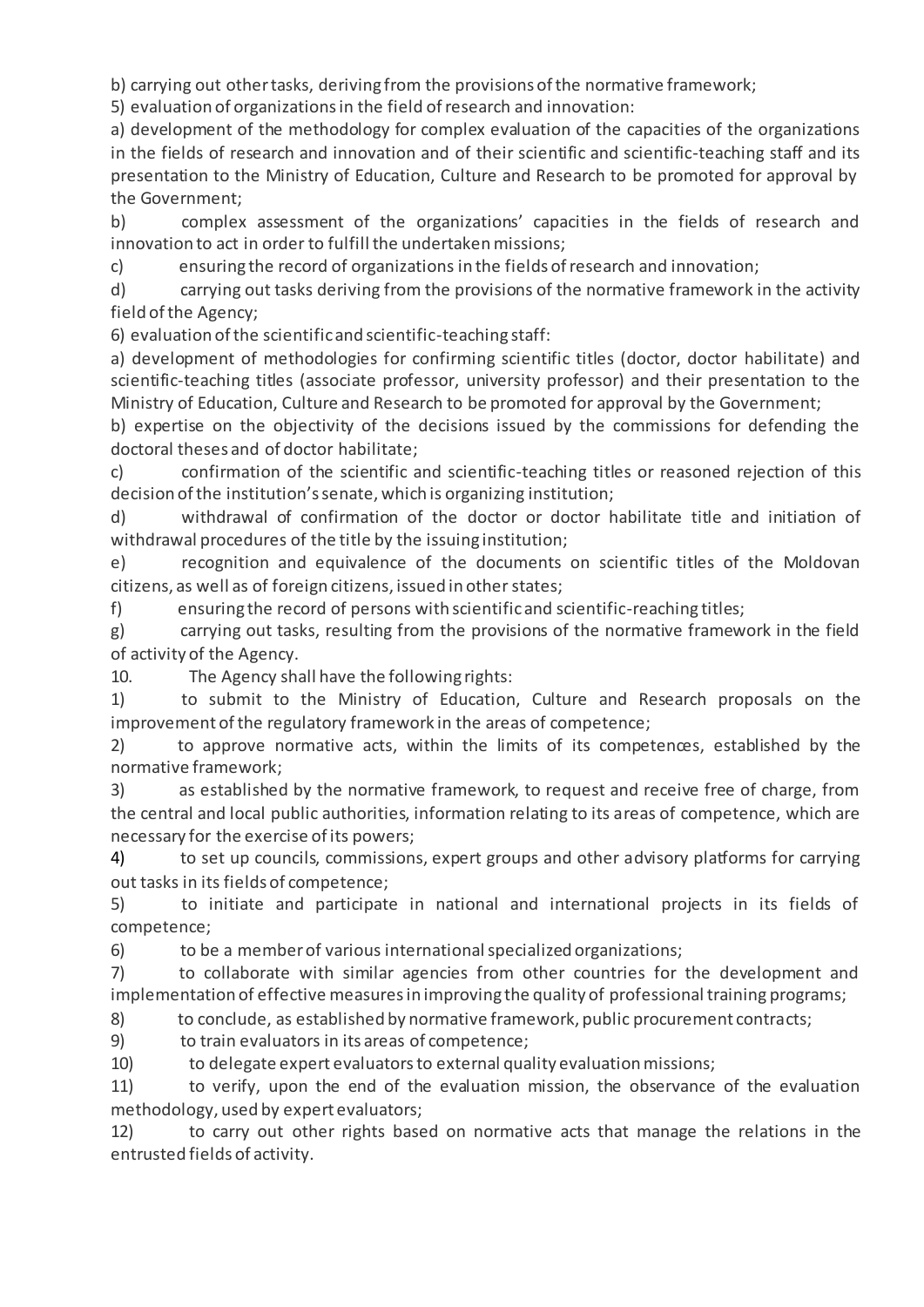11. The Agency shall consist of:

- 1) the Governing Board;
- 2) the profile committees;
- 3) the administrative apparatus.

12. The Governing Board of the Agency (hereinafter *Governing Board)* is the collective management body that ensures the development and implementation of the Agency's strategy.

13. The Governing Board consists of 15 members: 13 members with scientific-teaching titles and scientific titles, with teaching and managerial degrees relevant for general education, vocational education and training, higher education and research, a student representative and a business environment representative. The members of the Governing Board shall not hold positions of public dignity, a position of rector, member of the Institutional Strategic Development Council or director of an educational or research institution.

14. Governing Board members are selected through an open competition, internationally judged, organized by the Ministry of Education, Culture and Research, from among all those interested, for a term of 4 years. The same person may run repeatedly for membership of the Governing Board, but not more than for 2 consecutive terms.

15. The competition for the selection of the Governing Board members is organized and conducted through a competition committee, composed of 5 international experts, delegated by quality assurance authorities from the European Union.

16. The Ministry of Education, Culture and Research shall send requests to the quality assurance agencies of the European countries, provided in point 15 of this Regulation for the delegation of competition committee members. After receiving the proposals, the Ministry shall approve the competition committee composition.

17. The competition starts 3 months before the expiration of the terms of office of the members of the Governing Board in office. The competition regulation is approved by the Ministry of Education, Culture and Research.

18. Upon the end of the competition, the committee shall draw up a report, which includes 3 separate lists of candidates who passed the competition, depending on the final points obtained, in descending order: the first list includes staff with scientific and scientific-teaching positions in general education, higher education, vocational education and training, and research, in the second - student representatives, and in the third - business environment representatives.

19. The Ministry of Education, Culture and Research shall confirm, by order, the members of the Governing Board.

20. The president, the vice-president and the secretary-general of the Governing Board are elected from among its members, for a term of 4 years, following a public competition, organized according to the provisions of Law no. 158/2008 on the civil service and the status of the civil servant. The student representative and the business environment representative shall not be elected as president, vice-president and secretary-general of the Governing Board.

The person who was designated as the winner of the competition for the president position is appointed by the Government.

Persons who have been designated winners of the competition for the position of the vicepresident and the secretary-general are appointed by the Minister of Education, Culture and Research.

The activity of the president, vice-president and secretary-general of the Governing Board falls under the provisions of Law no. 158/2008 on the civil service and the status of the civil servant.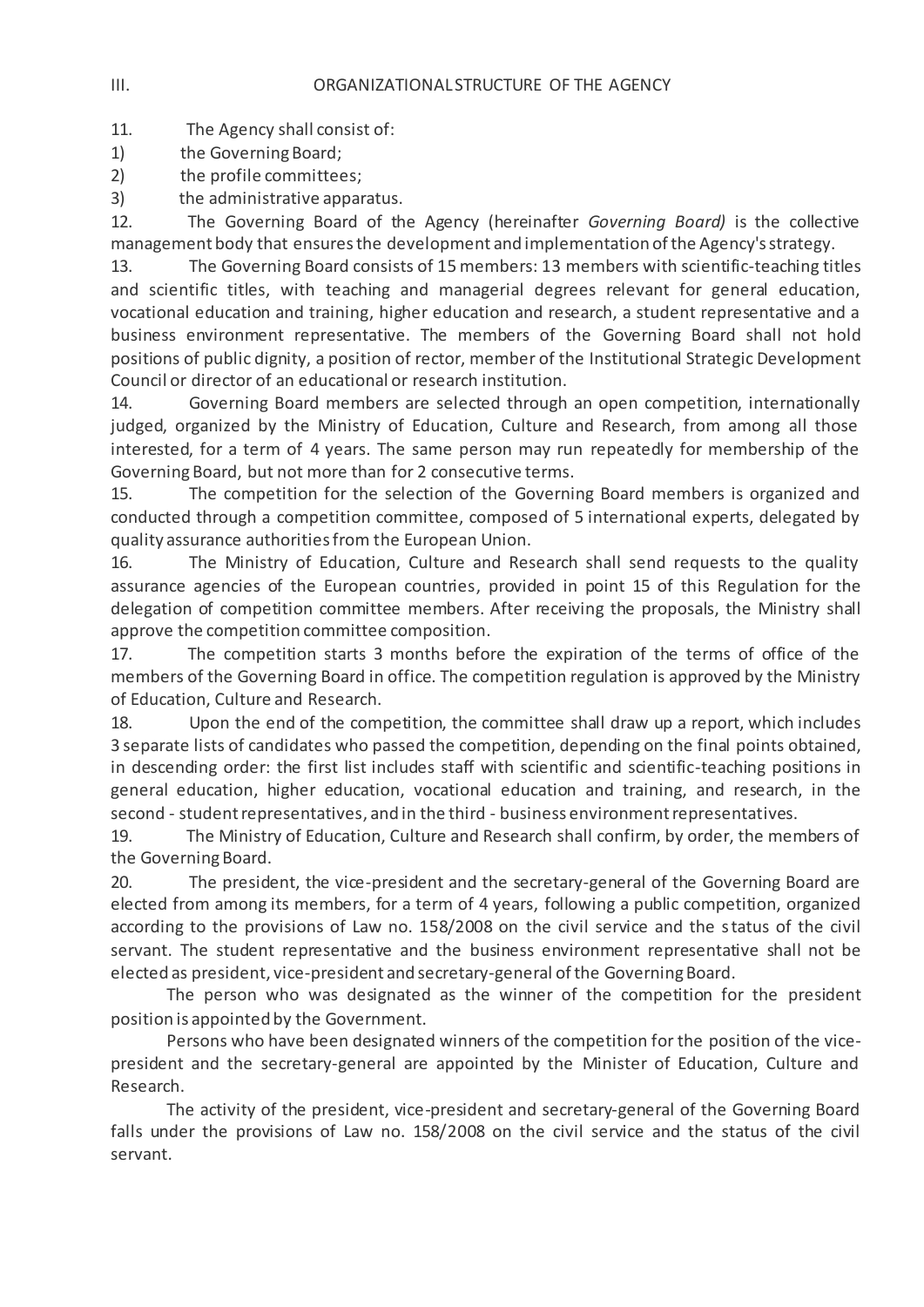21. The executive management of the Agency shall be carried out by the president of the Governing Board, appointed by the Government, who shall be assisted by the vice-president and the secretary-general.

22. The term of office of a member of the Governing Board shall expire at the end of the term or in the event of resignation or revocation.

23. The revocation is ascertained by the Ministry of Education, Culture and Research in the following cases:

1) impossibility to carry out his/her tasks for a period of at least 4 months, including from health reasons;

2) non-compliance with the provisions of the Professional Ethics Code and / or the provisions of this Regulation;

3) appointment / election to a position of public dignity, rector, member of the institutional strategic development council or director of an educational institution;

4) unjustified absence at 4 consecutive meetings of the Governing Board.

24. The termination of the mandate before the expiry of the term shall be ordered or, should it be necessary, determined by the Governing Board, with the vote of at least 10 members. In order to fill the vacancies, the Ministry of Education, Culture and Research shall gather, no later than one month from the termination date of the term before the expiration of the mandate, the candidates participating in the competition for selecting the Governing Board members, who have been placed after the candidates elected to the Governing Board.

25. The Governing Board of the Agency shall perform the following tasks:

1) establishes the strategic development directions of the Agency and approves the institutional strategy of thereof;

2) approves the expert evaluators selection methodology;

3) presents to the Ministry of Education, Culture and Research to be promoted for approval by the Government, after consultations with the Academy of Sciences of Moldova, the regulations on the organization and functioning of the profile committees, formed from the specialists with remarkable activity and experience in all fields of activity for which the committees are set up;

4) presents to the Ministry of Education, Culture and Research the normative acts, which are necessary for the realization of the functions and duties of the Agency to be promoted for approval by the Government;

5) approves the methodology provided in art. 83 para. (3) of the Education Code of the Republic of Moldova;

6) approves the authorization procedure of provisional operation and accreditation of joint programs for higher education;

7) presents the national reference standards and the accreditation standards on areas of professional training in higher education to the Ministry of Education, Culture and Research to be promoted for approval by the Government;

8) presents to the Ministry of Education, Culture and Research the methodology of complex evaluation of the capacities of organizations in the fields of research and innovation and of their scientific and scientific-teaching staff to work in order to fulfill the assumed mission to be promoted for approval by the Government;

9) presents for approval to the Ministry of Education, Culture and Research the confirmation methodologies of the titles of the scientific and scientific-teaching staff;

10) approves the plan of evaluation and / or accreditation missions and the composition of the evaluators teams;

11) examines and adopts decisions on the profile committee reports on accreditation in general education;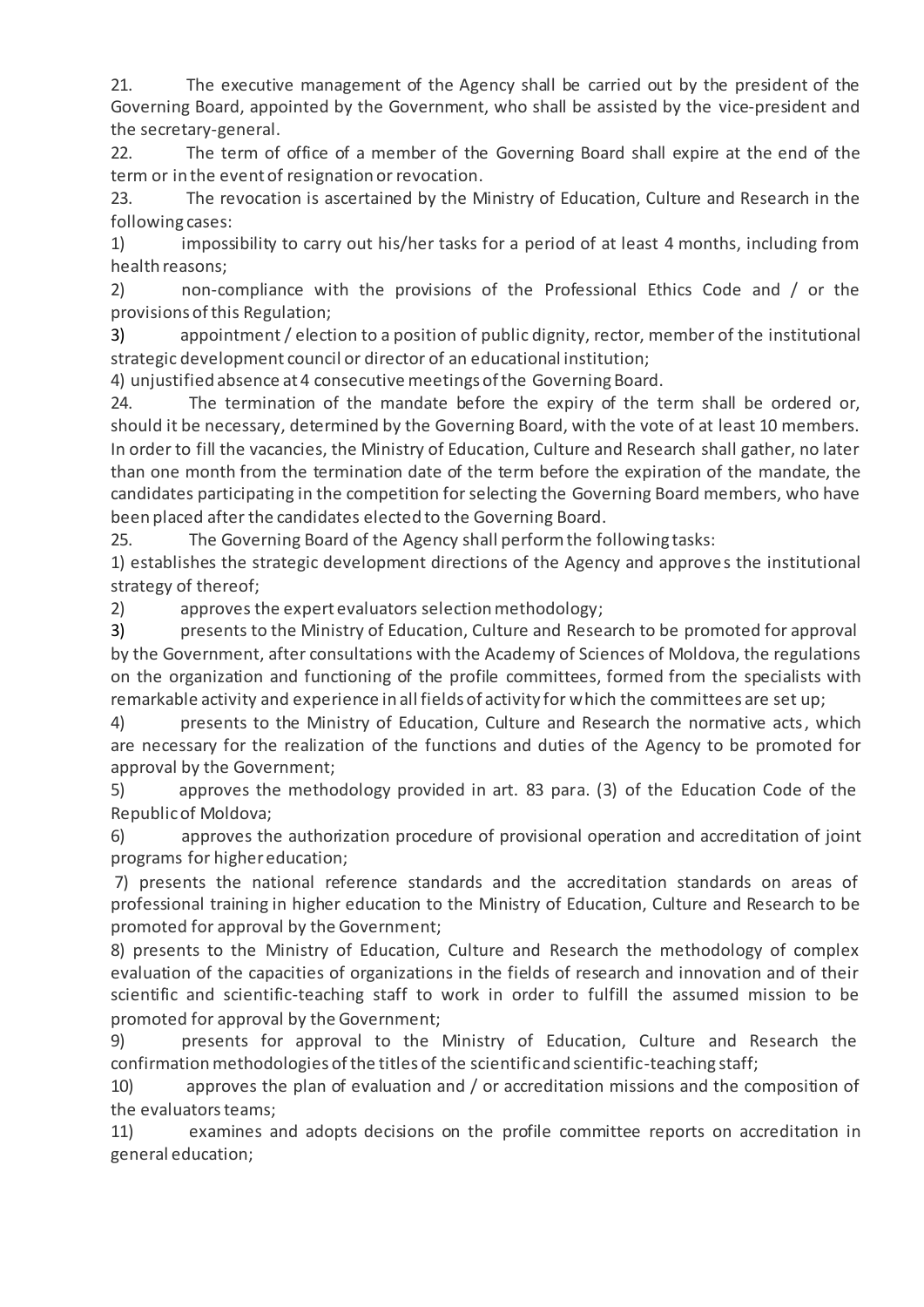12) examines external evaluation reports in higher education, adopts decisions about these and submits them to the Ministry of Education, Culture and Research to be promoted for approval by the Government;

13) examines the external evaluation reports in their areas of competence, other than those specified in this Regulation;

14) based on the relevant profile committee report, confirms scientific and scientificteaching titles or rejects the decision of the institution organizing doctoral exams;

15) withdraws the confirmation of the title of doctor or doctor habilitate and initiates the procedures of titles withdrawal by the issuing institution;

16) examines and adopts decisions based on the profile committee reports on the organizations of evaluation in the fields of research and innovation;

17) approves the Professional Ethics Code within the Agency, including about expert evaluators;

18) approves the guides / manuals of internal quality evaluation, the good practices guide for the internal and external evaluation of the quality of studies and research, synthesis works, etc. carried out within the Agency;

19) monitors the activity of the administrative apparatus and makes proposals for improvement;

20) examines the activity report of the president of the Governing Board;

21) approves the annual activity report and the self-evaluation reports of the Agency;

22) carries out other tasks provided by the present Regulation and by the normative framework in the Agency's field of activity.

26. The Governing Board meets in ordinary and extraordinary meetings. Extraordinary meetings may be convened on the initiative of the president or of at least 5 members of the Governing Board.

27. The meetings of the Governing Board are deliberative if at least 10 members participate.

28. Decisions of the Governing Board shall be issued by a vote of at least 8 members, unless otherwise provided in this Regulation. The decisions are signed by the president and the secretarygeneral of the Governing Board.

29. The manner of organizing and conducting the meetings of the Governing Board shall be established by a regulation approved by the Governing Board.

30. The president carries out, under the conditions of the normative framework, the following tasks:

1) manages the administrative apparatus of the Agency;

2) represents the Agency in relations with public authorities and institutions, with individuals and legal persons in the country and abroad;

3) organizes the internal managerial control system, as well as the internal audit within the Agency;

*[Pct.30 subpct.3) modified by HG559 of 19.11.19, MO352-359 / 29.11.19 art.864; in force 12/29/19]*

4) chairs the meetings of the Governing Board and ensures the implementation of the agenda within thereof;

5) coordinates the development of the draft institutional plan of the Agency and other related acts of the internal activity and presents them for approval to the Governing Board;

6) ensures the evaluation process in general education and in vocational education and training;

7) approves or modifies the staff list and the staffing scheme of the Agency within the limits of the salary fund, structure and staffing limits established by the Government;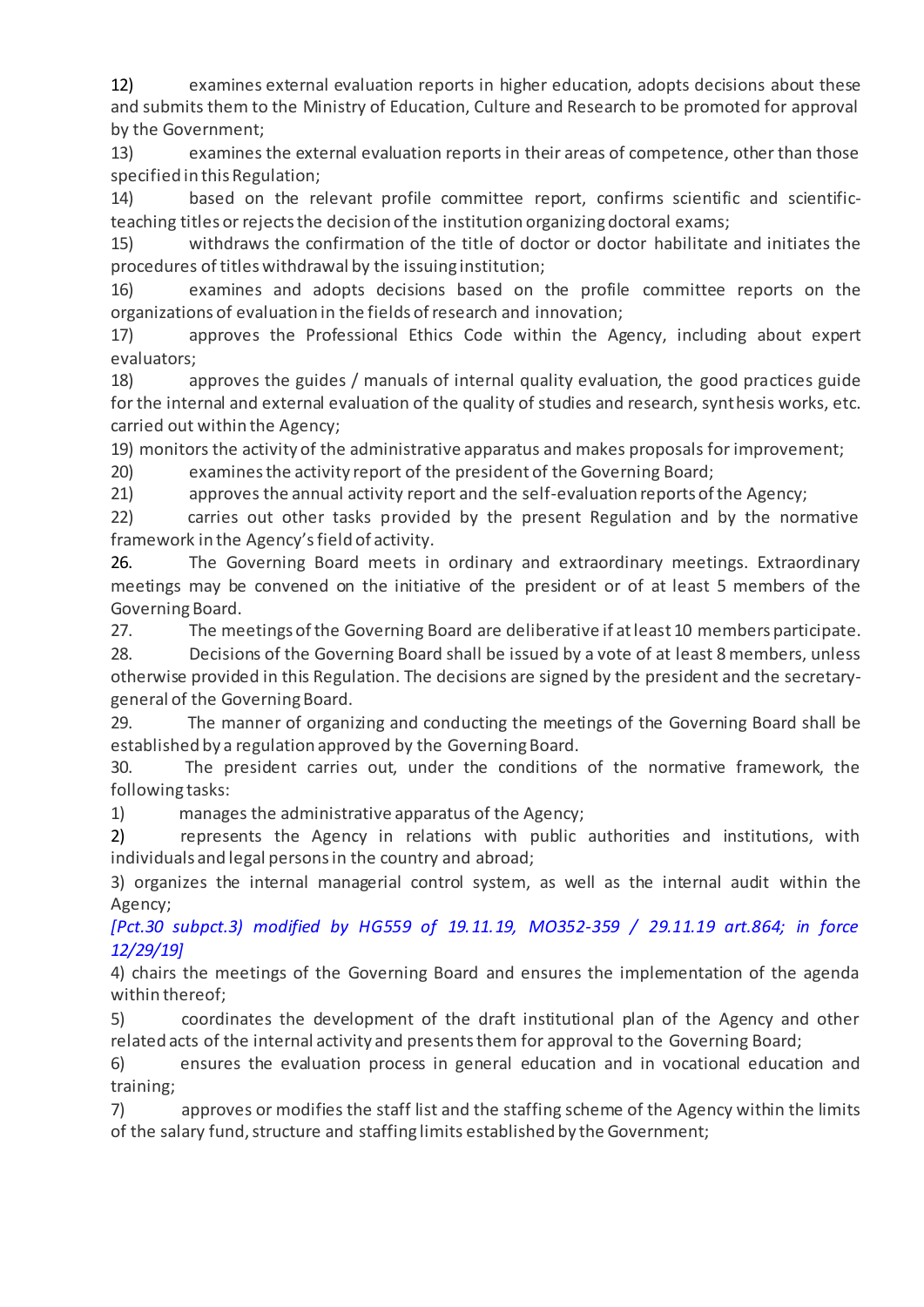8) appoints, modifies, suspends and terminates the service relations of public office civil servants within the Agency, pursuant to the Law no. 158-XVI of 4 July 2008 on the civil service and the status of civil servants;

9) employs and dismisses the contracted staff of the Agency;

10) coordinates the development of the annual report on the activity of the Agency;

11) establishes the tasks of the vice-president and the secretary-general;

12) approves the activity regulations of the Agency subdivisions;

13) informs the evaluated institution and the Ministry of Education, Culture and Research on

the results of the external evaluation;

14) ensures the transparency of the Agency's activity;

15) carries out other tasks within the limits of the present Regulation and of the normative framework.

31. In the absence of the president of the Governing Board, his/her duties shall be exercised by the vice-president.

32. The secretariat of the Governing Board shall be provided by the secretary-general.

33. In addition to the Agency's subdivisions, there are, according to its own organization and operation regulations, profile committees, which organize the competition for the selection of expert evaluators and their indusion in the Register of expert evaluators by fields, approved by the Board. The profile committees are organized for each activity field of the Agency: general education, vocational education and training, higher education, continuous professional training, research and innovation.

The register of evaluators by fields is published on the Agency's official website.

34. The method of selection, salary and the rights of expert evaluators are established based on the methodology, approved by the Government.

35. The expert evaluators are trained for evaluation activities during training sessions organized by the Agency.

36. Persons employed in the institution or study program subject to evaluation, who also hold the status of expert evaluators and / or members of the Governing Board or spouses, relatives or relatives up to the fourth degree, shall not participate in the evaluation procedures.

37. The expert evaluators are paid for their activity from the Agency's sources, according to the normative framework.

38. The profile committees operate within the Agency. These are established in accordance with the Regulation developed by the Agency and approved by the Government, in coordination with the Ministry of Education, Culture and Research, after consultation with the Academy of Sciences of Moldova.

## **IV. AGENCY FINANCING**

39. The Agency is financed from the state budget, from collected revenues and resources related to projects financed from external sources.

40. The nomenclature of paid services performed and / or provided by the Agency and the fees amount for those services shall be approved by the Government.

41. The members of the Governing Board, as well as the members of the profile committees are paid in accordance with the normative framework.

[annex no.3](http://www.legis.md/UserFiles/Image/RO/2019/mo148-158md/an_3_201.docx)

Annex no. 2 to the Government Decision no. 201